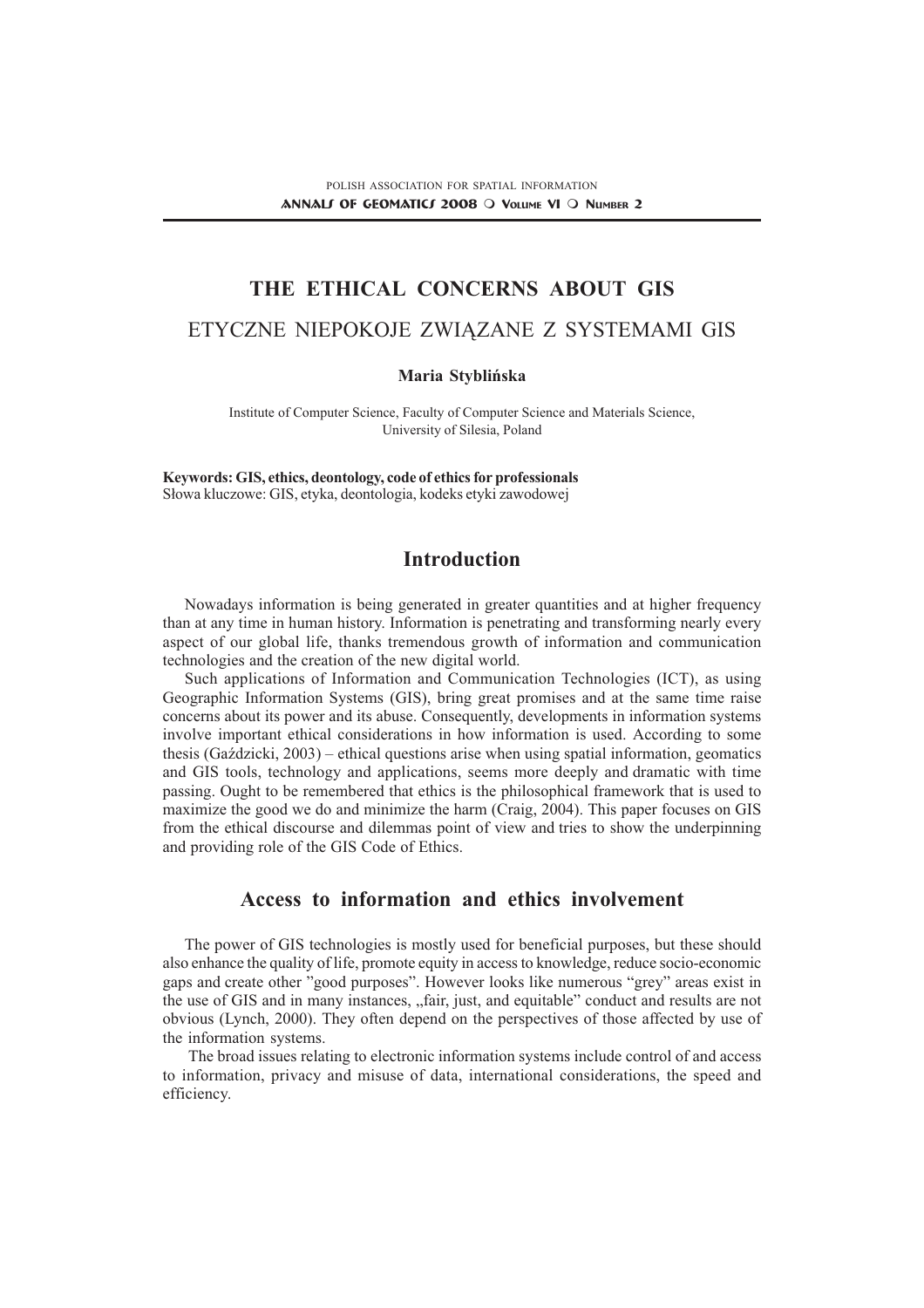Such specifically systems as GIS, which include local and global networks, databases, and programs for processing information, force people to confront entirely new rights and responsibilities in their use of information and to reconsider standards of conduct of computers and information systems. Certainly, specific problems require slightly different kinds of ethical decisions. These include moral choices made by individuals in relation to the rest of the community, standards of acceptable behaviour and rules governing members of a profession, what really means ethics.

### Ethical backgrounds

Ethics as a discipline of study and practice, with historical antecedents, is dating to the philosophy of Confucius and Aristotle. Its application to computers is dating with the work of mathematician and philosopher, Norbert Wiener (Wiener, 1950).

Ethics refers to principles of human conduct, or morals, and to the systematic study of such human values, or the study of theories of conduct and goodness, and of the meanings of moral terms, which is called moral philosophy, the study of theories of conduct and goodness and of the meanings of moral terms (Longhorn, 2004).

These set of rules help to guide the human actions of an individual human being so that they are consistent with his or her values. The function of ethics is to serve coordination or cooperation of our choices and actions to mutual benefit through self-discipline (EPIC, 2005). Ethics concerns itself with questions such as when is an action 'right' or 'wrong' and what standards separate 'good' from 'bad'. However, the term of "ethics" could be used in several different ways:

- $\circ$  Ethics means the study of morals. It is also the name for that branch of philosophy concerned with the nature of morals and moral evaluation  $-e.g.$  what is right and wrong, virtuous or vicious, and beneficial or harmful (to others).
- m The term ethics or morality is used to mean the standards for ethical or moral behaviour of a particular group, such as "Roman Catholic morality" or "Buddhist ethics" or "nursing ethics" or "the professional ethics of engineers".
- m Descriptive ethics gives a description of such ethical codes and standards, does not require making a judgment as to whether the code or standards of behaviour have ethical justification. The examination of the adequacy of moral or ethical values, standards or judgments gives the *normative ethic*.
- $\circ$  Some authors use the term "ethics" or "morality" more loosely to mean any code of behaviour, even one that does not claim to have moral justification, e.g. corporation's "ethics" or "morality"  $-$  and takes it to include such judgments as "What is right is what the guy above you wants from you". Such a judgment is most effective way to survive in the organization, but does not pretend to be a statement about what is morally/ethically justified.
- $\circ$  Formally, ethics is the study of morals and values. Morals are rules that govern behaviour. When we ask what is right and what is wrong, these are questions of morality. Values – are states of affairs that are desired by and for people. They are goals or ends that are sought. Common goals include happiness, health, life, and wealth.

The essential differences between ethical symptoms, problems, dilemmas, and conditions are often ignored, but are helpful to fully grasping a situation:

m Ethical symptoms are the evidence of fundamental conflicts within a community. Symptoms, by themselves, are not solved.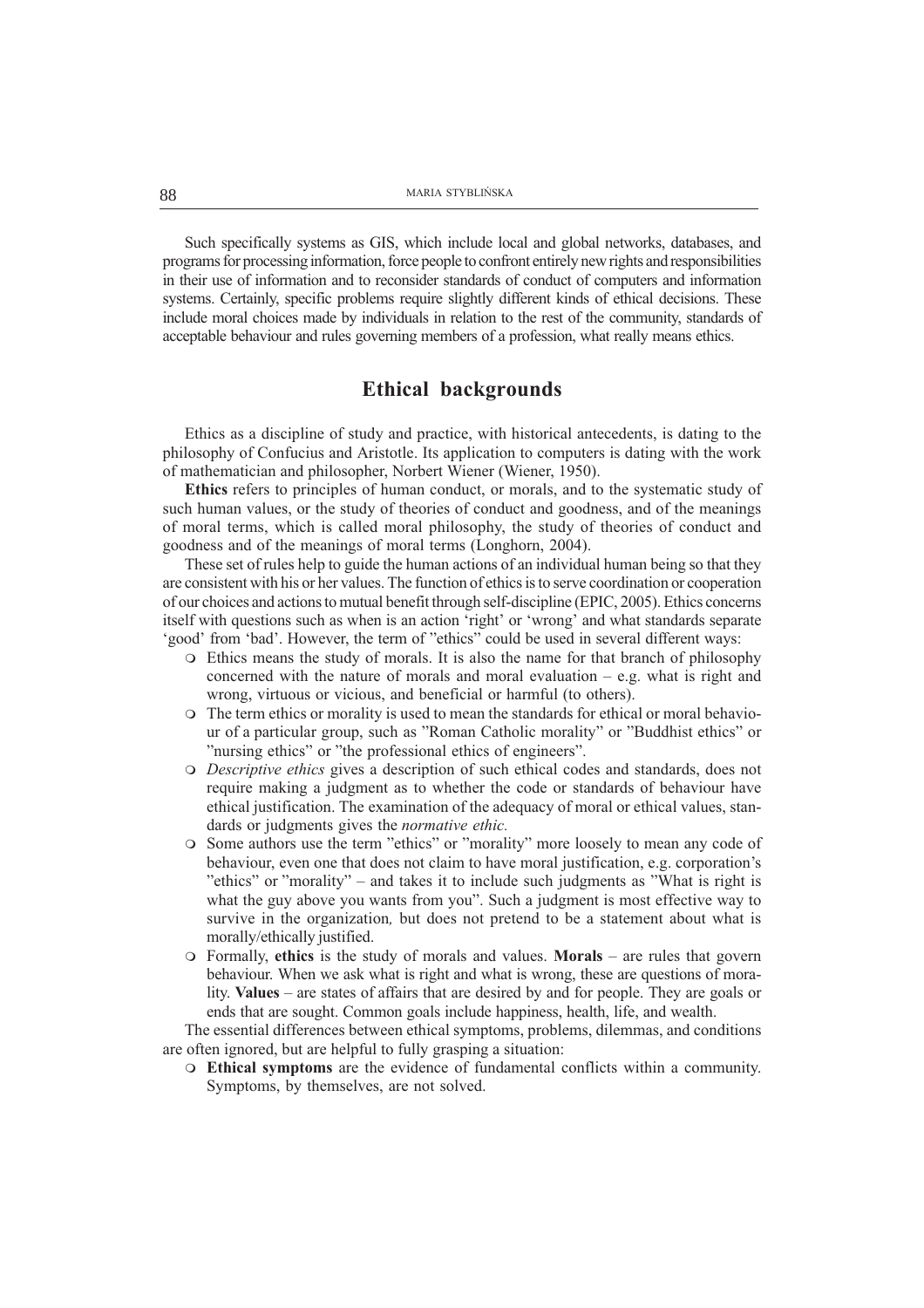- $\circ$  An ethical problem is a situation raising an opportunity for choice where there is a perceived gap between a vision of what is right and good and the current reality of the situation provided there is a reasonable expectation that human action will fill it.
- $\circ$  An ethical dilemma, by way of contrast, is a situation demanding a choice between two or more options that are equally desirable or undesirable.
- $\circ$  Ethical conditions are situations that are fundamentally wrong and/or bad, which cannot be changed at all, or, if they can be changed, cannot be changed ethically.

### Some issues of Approaching Ethics

There are some critical approaches to ethics (Valasquez et al., 2005).

The Virtue Approach – focuses on attitudes, dispositions, or character traits that enable us to be and to act in ways that develop our human potential, as: honesty, courage, faithfulness, trustworthiness, integrity, etc.

The Utilitarian Approach – focuses on the consequences that actions or policies have on the well being ("utility") of all persons directly or indirectly affected by the action or policy.

The Rights Approach – identifies certain interests or activities that our behaviour must respect, especially those areas of our lives that are of such value to us that they merit protection from others. Each person has a fundamental right to be respected and treated as a free and equal rational person capable of making his or her own decisions. This implies other rights (e.g., privacy free consent, freedom of conscience, etc.) that must be protected, if a person is to have the freedom to direct his or her own life.

The Fairness (or Justice) Approach – focuses on how fairly or unfairly our actions distribute benefits and burdens among the members of a group. Fairness requires consistency in the way people are treated.

The Common Good Approach – presents a vision of society as a community whose members are joined in a shared pursuit of values and goals they hold in common. The community is comprised of individuals whose own good is inextricably bound to the good of the whole.

## The bases for GIS Code of Ethics

The rapid development of technology in recent decades presents significant implications to society and the natural environment. The field of GIS has evolved faster than social and legal scientists' ability to evaluate the potential impacts of these new tools. Seems we have an incomplete understanding of the full implication of these spatial information technologies on society and the environment. A code of ethics for professionals and practitioners both defines a professional's responsibility to the discipline of GIS and is the first step in addressing public concerns (FGDC, 1998).

 The code is based on the ethical principle of always treating others with respect and never merely as means to an end. It requires us to consider the impact of our actions on other persons and to modify our actions to reflect the respect and concern we have for them these ideas came from geographer and philosopher Emanuel Kant. Codes of ethics serve an important role. For societies or associations that do not implement formal professional qualification or certification standards for membership, a code of ethics or conduct still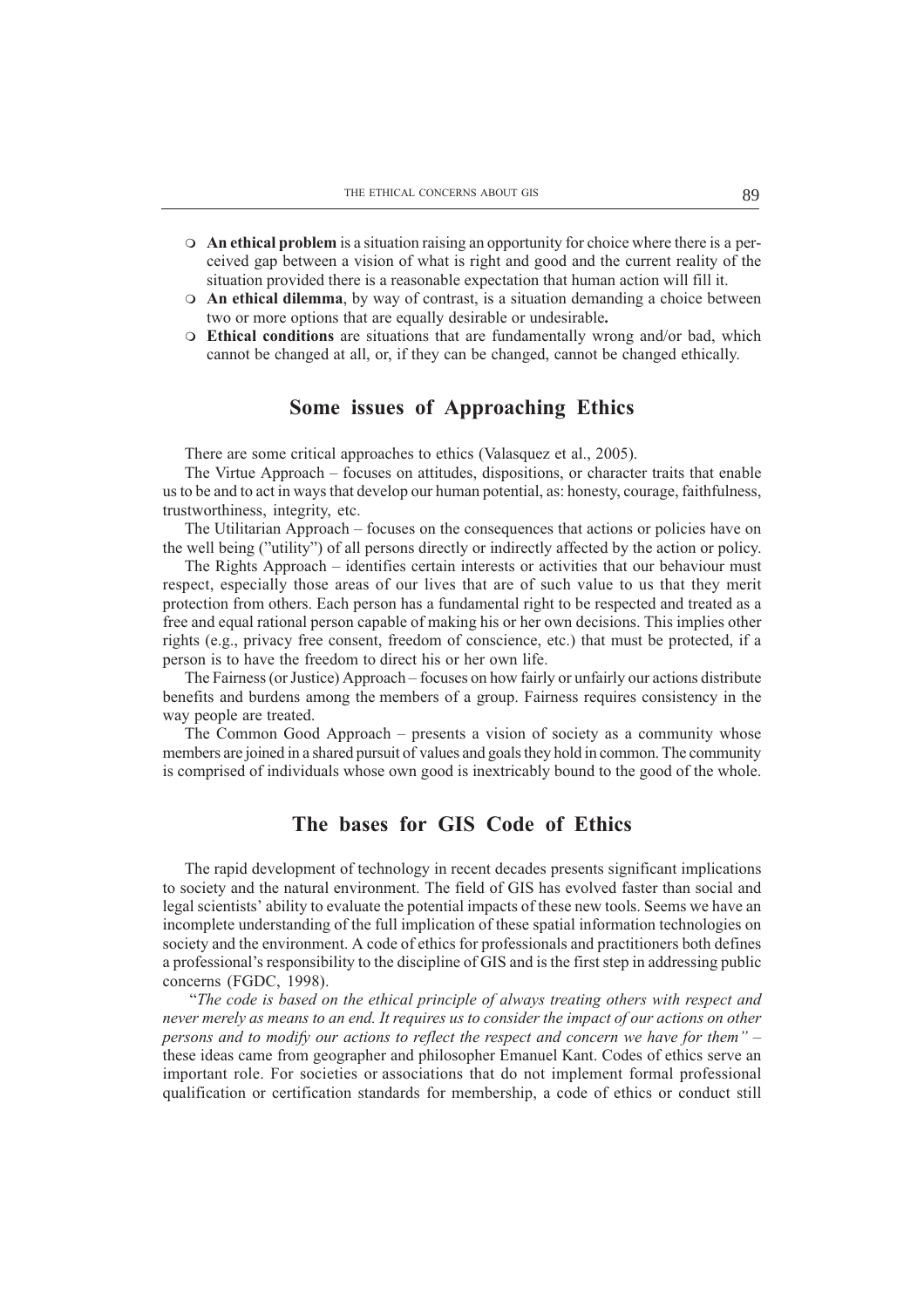serves, as a valuable guide for how members of that society should act in their employment and in relation to their colleagues, clients and society generally.

Professionals working with GIS are entering a new, evolving, and multidisciplinary field. GIS has been defined as a powerful set of tools for collecting, storing, retrieving, transforming and displaying spatial data from the real world (Burrough, 1986). The GIS professional can perform complex spatial analyses by combining large databases that list attributes about people, their activities, and the environment. Increasingly, GIS professionals are building systems that affect people's lives, explore solutions to issues of privacy, data quality, and liability.

A code establishes goals the professional can aspire to, set guidelines for professional expectations, and serve as a source of public evaluation. University of Wisconsin-Madison (USA) in the Environmental Monitoring Program (2001) prepared some important issues that should had been stressed in a GIS code of ethics (Curtis et al., 2001), as listed below: Social Implications

- m Promote procedures that protect health, safety and welfare of people and the environment and meet and institutional objectives.
- $\circ$  Consider the short and long-term relevancy.
- m Represent your organization in a socially responsible manner.
- $\circ$  Contribute to society's well being.
- $\circ$  Respect the privacy of others.
- $\circ$  Avoid causing harm.
- $\circ$  Evaluate moral and legal imperatives.

Professional Integrity

- m The GIS professional shall be diligent about the completion of his or her duties, and do so in such a way that it reflects well on the individual and the profession.
- $\circ$  Respect privacy follow all relevant laws on privacy and disclosure.
- o Be open and transparent about limitations and uncertainty in data
- $\circ$  Avoid misleading data presentation
- o Avoid conflicts of interest
- o Understand limits of competence
- $\circ$  Acknowledge other's contributions

Competency and Professional Development

- $\circ$  Continue to upgrade professional knowledge and skills.
- $\circ$  Maintain professional knowledge; seek information about current laws, accepted practices, and relevant standards pertaining to professional work.
- $\circ$  Maintain an interest in professional organizations and their activities.
- $\circ$  Accept and provide appropriate employment review.
- m Consult, when necessary, with colleagues in their areas of expertise.
- m Continue to develop professional skills that supplement technical skills, such as communication, project management, and productive peer relations.

#### Professional Relations

- $\circ$  Encourage others to adhere to this code.
- $\circ$  Seek the advice from one's colleagues when faced with an ethical dilemma.
- m Review the work of others in an objective, candid, and properly documented way.
- m Respect and seek, when necessary, professional review and opinions from colleagues in their areas of competence.
- m Give a fair hearing to the opinion, concerns, or complaints of a colleague.
- m Do not unfairly intervene in the career of any colleague; however concerns for the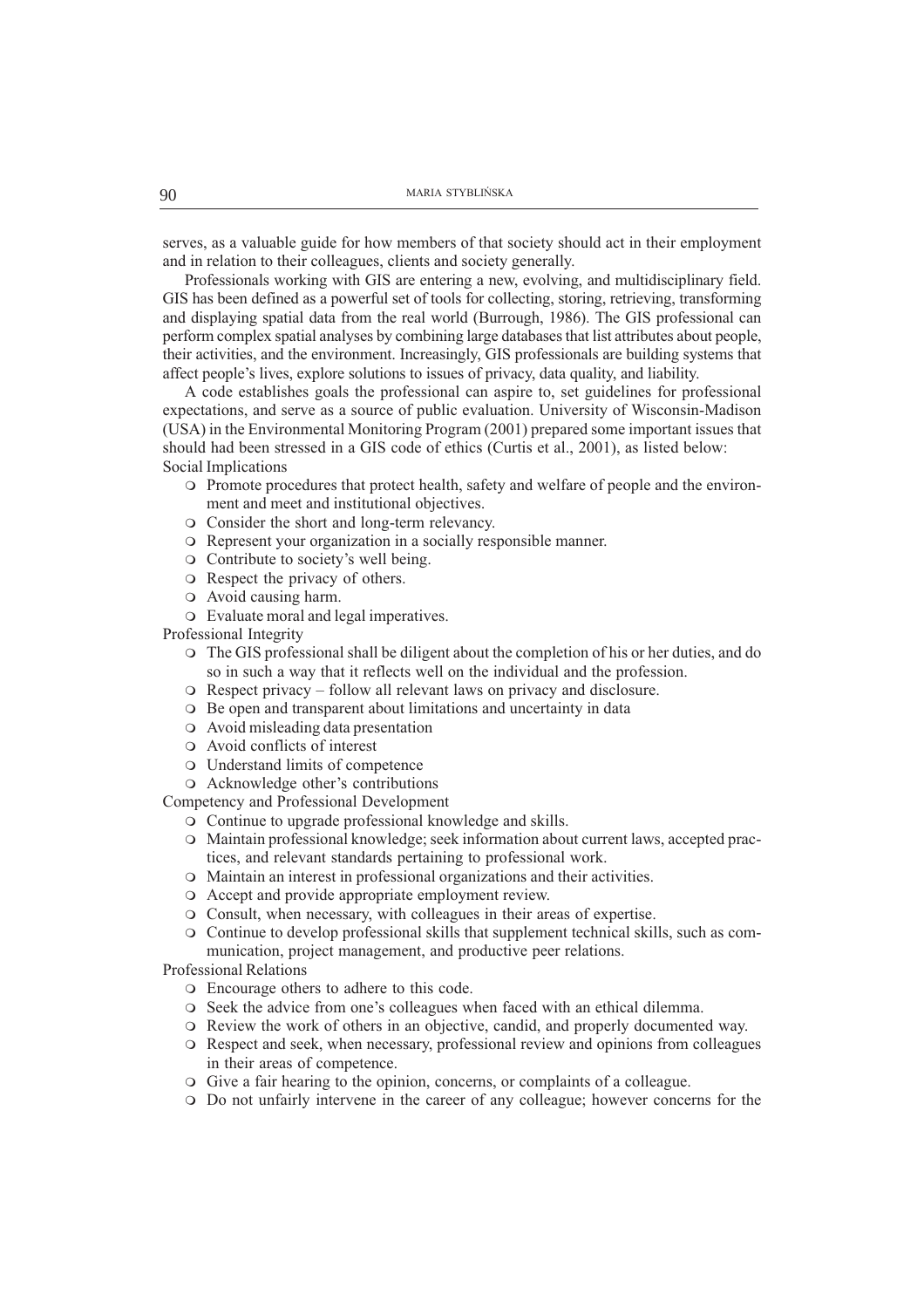employer, client, or the public interest may compel GIS professionals, in good faith, to question the competence of a colleague.

 $\circ$  Assist colleagues in professional development.

m Take appropriate action if one discovers a colleague engaging in unethical behaviour. Professional Responsibility

- $\circ$  Work toward the best possible data quality and integrity.
- $\circ$  Assure Accountability.
- $\circ$  Promote public knowledge of correct use of GIS.
- $\circ$  Comply with laws and mandates.
- $\circ$  Keep current with this code and any updates or amendments.
- $\circ$  Adhere to appropriate data security procedures.
- $\circ$  Acknowledge any sources of data that are used in any project.

The academic philosophies of ethical theory, followed by detailed treatment of four fundamental issues: codes of ethics, intellectual property rights, professional accountability and data protection. The intention of the article is not to describe ethical problems connected with all these subjects. Seem the codes of ethics for professionals is more valuable in the context of the paper.

## Codes of Ethics for Professionals

Urban and Regional Information Systems Association in 2003 defined the Code of Ethics for GIS Professionals (URISA, 2003), which is intended to provide guidelines for GIS professionals and practitioners. It should help professionals make appropriate and ethical choices and provide the basis for evaluating their work from an ethical point of view. This Code of Ethics is based on the ethical principle of always treating others with respect and never merely as means to an end – deontology (Immanuel Kant). Also it emphasizes one's obligations to other persons, to one's colleagues and the profession, to one's employers, and to society as a whole. Those obligations provide the organizing structure for these guidelines (Craig, 1993). The URISA ethical policy structures itself around four types of ethics:

- m View persons who exemplify morality as your own guide (Virtue Ethics).
- m Attempt to maximize the happiness of everyone affected (Utilitarianism).
- m Only follow maxims of conduct that everyone else could adopt (Kantianism).
- m Always treat other persons as ends, never merely as means (Deontology).

The text of The Code draws on the work of many professional societies. A few of the guidelines that are unique to the GIS profession include the encouragement to make data and findings as widely available as is feasible, to document data and products, to be actively involved in data retention and security, to show respect for copyright and other intellectual property rights, for privacy of data and to display concern for the sensitive data about individuals discovered through geospatial or database manipulations.

The Code consists of these four primary categories:

I. Obligations to Society  $-$  the GIS professional recognize the impact of his or her work on society as a whole, on subgroups of society including geographic or demographic minorities, on future generations, and inclusive of social, economic, environmental, or technical fields of endeavour.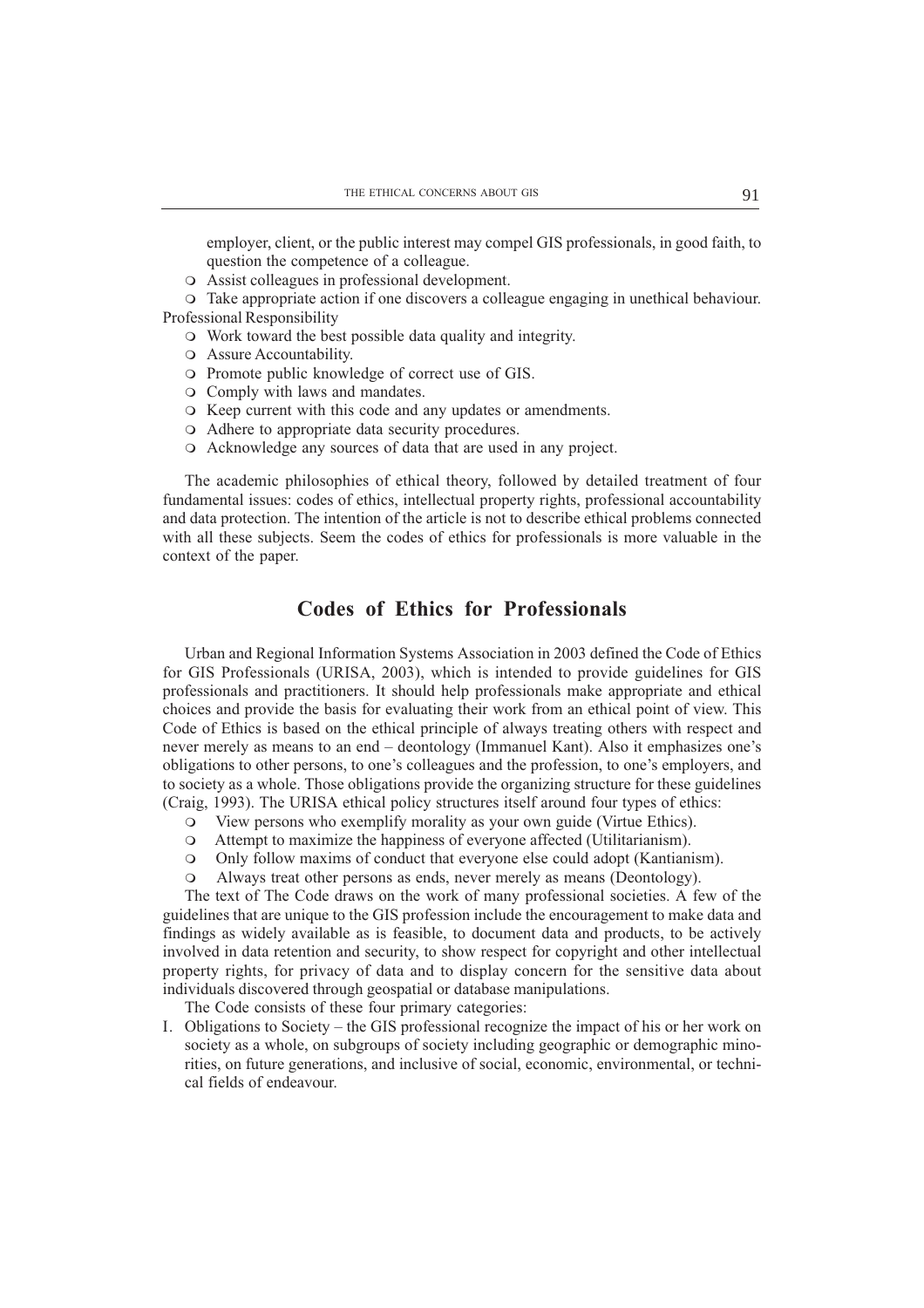- II. Obligations to Employers and Founders the GIS professional recognize that he or she has been hired to deliver needed products and services. The employer (or founder) expects quality work and professional conduct.
- III. Obligations to Colleagues and the Profession the GIS professional recognize the value of being part of a community of other professionals. Together, we support each other and add to the stature of the field.
- IV. Obligations to Individuals in Society  $-$  the GIS professional recognizes the impact of his or her work on individual people and will strive to avoid harm to them.

An issue that is closely tied to many codes of ethical conduct it is professional accountability. In general, accountability lies at the root of vendor-client relationships, and is therefore relevant to our professional behaviour in consulting or professional work, especially with those who make use of our products or advice. Accountability is important because it shows that highquality work is valued, encourages professionals to be diligent and responsible in their practice, and establishes just foundations for punishment and/or compensation when the work does not perform according to expectations, or when professional advice turns out to be unreliable.

Intellectual Property Rights (IPR) concern the protection of all products created or designed by the human intellect, including software. Where professional ethics are concerned, it is primarily the protection, or violation of that protection, of software programs, as these connected with GIS (Cho, 1998). It is not discuss here the legal background to IPR and the justification for protecting copyright, drawing upon codes of ethics and conducive to the development of professional ethics. IPR can born a kind of the deontological dichotomy between rights and duties also imposes a duty of quality and professionalism on the developers of the software involved with GIS.

The GIS Code of Ethics provides only general guidelines, not conduct of specific rules. There is not universal agreement on whether formal, legally binding sanctions are required or need to be strictly enforced in relation to achieving the ultimate goal of producing a code of ethics or professional conduct. In one sense, imposition of sanctions indicates that the code of ethics has not achieved this goal, at least in respect to certain members' behavior (Blakemore M., Longhorn R., 2004). The URISA, The GIS Certification Institute and other GIS institutions and experts continues to work even after the Code of Ethics has been adopted and certifying professionals formally.

### Recapitulation

The GIS professionals have many opportunities to do harm and to do good, same as professionals from other important disciplines. The interest of GIS professionals on ethical problems is increasing, but seems is not enough strong. Future developments in the professionalism of information systems are explored, and questions are raised concerning the way in which GIS is regulated, and the role it may play in the future.

The consideration of GIS ethics, or more widely in ethics of geomatic in Polish literature was increased more deeply few years ago and was concerned by a few authors (Gazdzicki, 2003). The listed ten potential causes of difficulties in Polish geomatics, the 7-th one was pointed as an insufficient level of ethics in official and professional circles (Gadzicki, 2005). This problem was also cached in a sentence: "At the first it is an ethics" (Zieliński, 2004) and was presented in Croatia (Stybliñska, 2005). Latest hopeful signal about the movement in this subject is connected with a process of teaching students (Hycner, Dobrowolska-Wesołowska, 2008).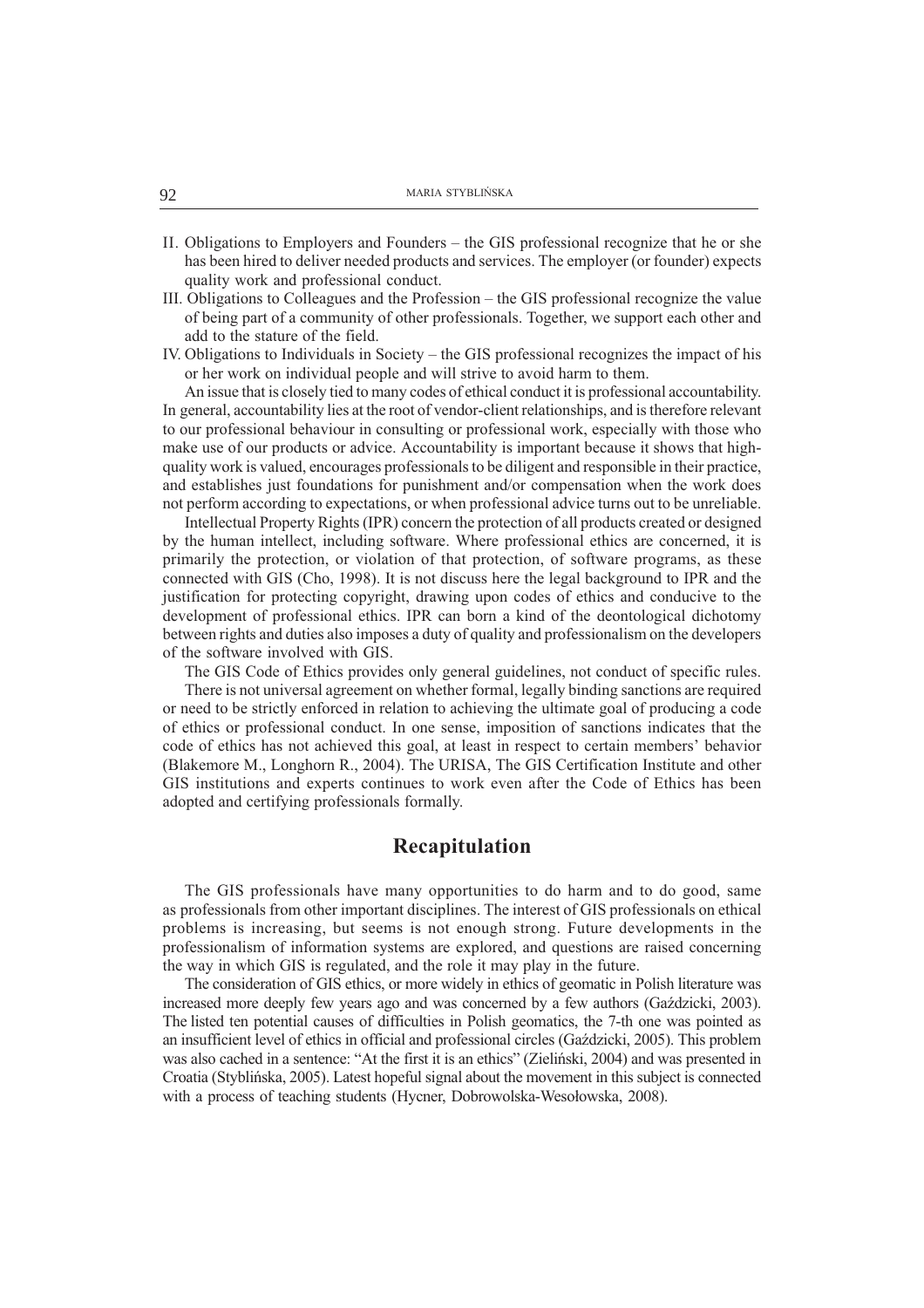The ethical behavior is predicated on two main pillars: a commitment to discharging our obligations to others in a fair and honest manner, and a commitment to respecting the rights and dignity of all persons. We all try to make the right decisions, but sometimes it is not obvious what that decision should be (Waters, 2004). The Code of Ethics for the GIS Professional is a foundation document that sets guidelines for making ethical decisions.

However, we all have an obligation of responsibility  $-$  it does seem necessary that we act to maintain our professional independence, regulate our professional culture in a manner of our choosing and identify the ethical values to which we aspire through codes of professional ethics that are appropriate for our various cultures, times places, and spaces.

#### References

- Blakemore M., Longhorn R., 2004: Ethics and GIS: The Practitioner's Dilemma. AGI Conference Workshop on "GIS Ethics", 14 October 2004, London, England, U.K; http://www.spatial.maine.edu/~onsrud/GSDIArchive/gis\_ethics.pdf [access: 16.07.2008]
- Burrough P.A., 1986: Principles of Geographical Information Systems for land resources assessment. Oxford University Press, Oxford.
- Cho G., 1998: Copyright and GIS, in Geographic Information Systems and the Law. John Wiley and Sons Ltd; Chichester, New York. pp. 191-206.
- Craig W.J., 1993: A GIS code of ethics: What can we learn from other organizations? Journal of the URISA, 2: pp.13-16; http://www.urisa.org/certification/craigeth.pdf. [access: 16.07.2008].
- Craig W.J., 2004: GIS Ethics: Understanding implications of action; GIS Development Magazine; http:// www.gisdevelopment.net/magazine/years/2004/july/14.shtml [access: 16.07.2008].
- Curtis E., Garcia B., Hantman J., Hartz N., Jensen H., Leale J., Lewelling K., Marks J., Maxted J., Moore B., Vierk Rivera B., Weitzel A., 2001: Code of Ethics for GIS Professionals. http://www.ersc.wisc.edu/ academics/courses/IES400GISandSociety/Code%20of%20Ethics/ethics\_code1.pdf [access: 16.07.2008].
- EPIC Ethics & Policy Integration Center, 2005: Glossary. Strategies for Responsible Business. http:// responsible-business.com/resources.html [access: 17. 07. 2008].
- Federal Geographic Data Committee, 1998: FGDC Policy On Access to Public Information and the Protection of Personal Information Privacy in Federal Geospatial Databases http://www.fgdc.gov/library/factsheets/documents/privacypolicy.pdf [access: 16.07.2008].
- Gaździcki J., 2003: Etyka geomatyczna (Ethics of Geomatic); Roczniki Geomatyki (Annals of Geomatics), T.1, Z.1, pp. 11-19.
- Gaździcki J., 2005: Foreword. Annals of Geomatics, Vol. III, Issue 2 (Third All-Poland Geoinformation Symposium, held in Biblioteka Narodowa (National Library) in Warsaw on 7-9 November 2005.

Hycner R., Dobrowolska-Wesołowska M., 2008: Geodesy, Surveying and Professional Ethics, Katowice 2008.

- Longhorn Roger A., 2004: Identifying ethical and unethical activities in GIS. GIS Development Magazine, July 2004. http://www.gisdevelopment.net/magazine [access 17.07.2008]
- Lynch M., 2000: Ethical Issues in Electronic Information Systems. The Geographer's Craft Project, Department of Geography, University of Texas, Austin Texas; http://www.colorado.edu/geography/gcraft/notes/ ethics/ethics\_f.html [access 17.07.2008].
- Styblińska M., 2005: The GIS Ethics. The Code of Ethics for GIS Practitioners. 15. [In:] D. Kereković (ed.). Geographic Information Systems in Research & Practice. II-nd Part. Zagreb 2005 pp. 153-161.
- URISA Urban and Regional Information Systems Association Board of Directors; University of Wisconsin-Madison. http://www.urisa.org/about/ethics [access: 17.07.2008].
- Velasquez M., Claire A., Shanks T.S.J, Meyer M.J., 2005: Approaching Ethics; The Markkula Center for Applied Ethics. Santa Clara University, Silicon Valley, USA; http://www.scu.edu/ethics/practicing/decision/approach.html [access 16.07.2008].
- Waters N., 2004: GIS and Ethics: Reloaded. GIS Development Magazine, July 2004. http://www.gisdevelopment.net/magazine/years/2004/july/22.asp; [access 17.07.2008].
- Wiener N., 1950: The Human Use of Human Beings, London: Eyre and Spottiswoode.
- Zieliński J., 2004: Mamy w rękach żyłę złota (We've got a bonanza in our hands). Geodeta. Magazyn geoinformacyjny (Geodesist. The Geodesy Magazine); Nr 6 (109), June 2004.